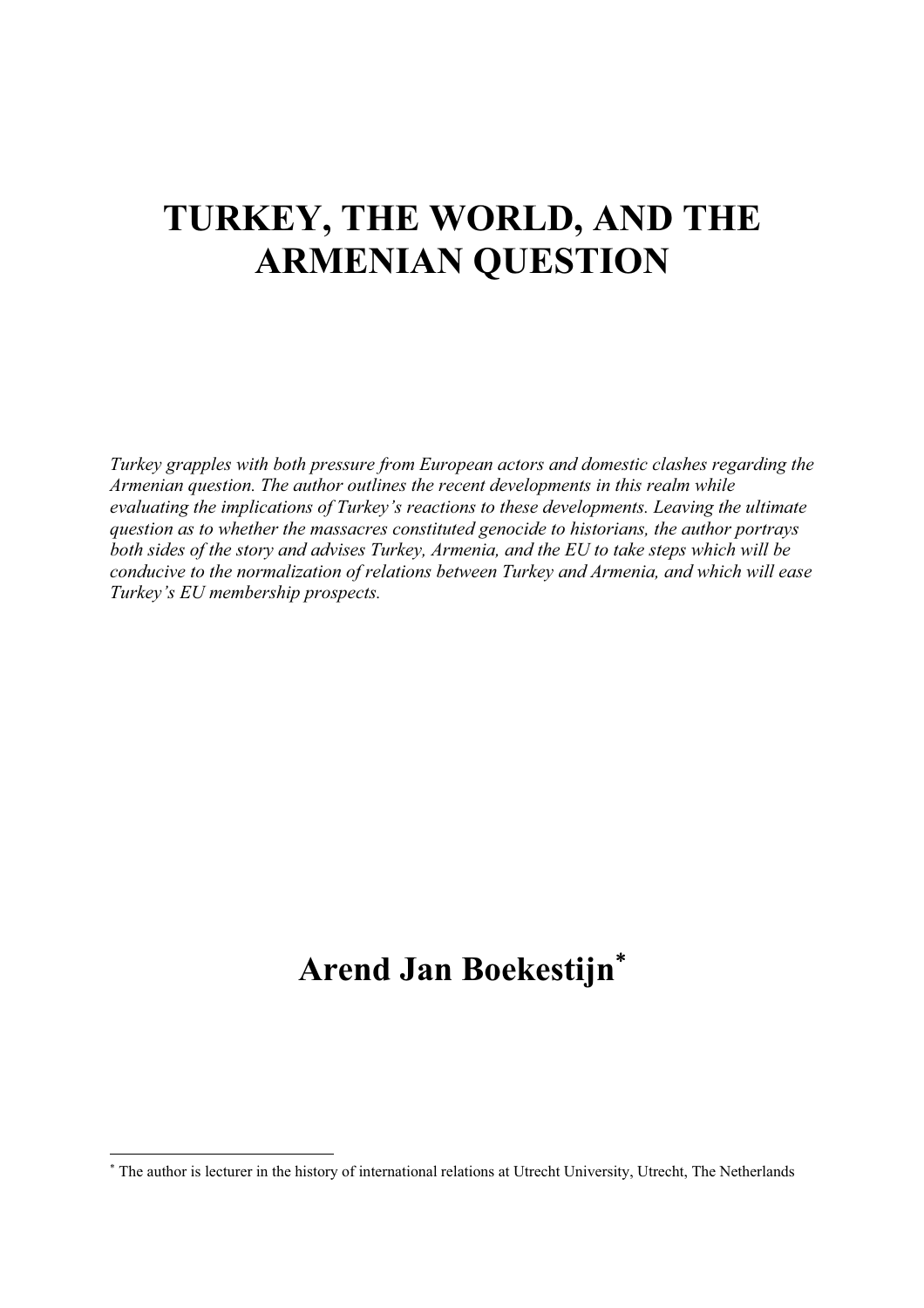Citizens and politicians living in Western Europe tend to take the high moral ground on issues where they are not themselves directly involved. This is a strategy that runs the risk of applying double standards. It is all very nice to condemn the so-called Armenian genocide by the Ottoman Empire at the beginning of the last century; but what about the national sins of one's own country? In addition to the holocaust, Germany committed genocide against the Herero tribe in then Southwest Africa, France slaughtered 200.000 Muslims in Algeria during 1954-1962, and what about King Leopold's Ghost in the Belgian Congo? The list is much longer. Turks do not have a monopoly on human deficit.

A number of governments and national parliaments ask Turkey that it recognize Armenia's claims of genocide. These governments include France, Belgium, Russia, Lebanon, Uruguay, Switzerland, Greece, and Canada. The European Parliament and a number of U.S. states have also recognized the slaughtering of Ottoman Armenians as stemming from a systematic policy of extermination. Turkey fears that the U.S. Congress may soon follow. Recently, the German Parliament adopted a resolution in which the word genocide was not used but still called on the Turks to confront their past.

The official Turkish reaction to all these resolutions has been defensive. A historical Conference on the Armenian issue is a case in point. It was cancelled a day before it was scheduled to take place in May 2005 at Istanbul's Bogaziçi University. The conference, "Ottoman Armenians During the Decline of the Empire: Issues of Scientific Responsibility and Democracy," was organized by historians from three of Turkey's leading universities, Bogaziçi, Istanbul Bilgi, and Sabancı. The organizers said the conference would have been the first in Turkey on the Armenian question not set up by state authorities or governmentaffiliated historians. Government officials had pressured the organizers, first to include participants of the government's choosing, then to cancel the event. The Turkish Minister of Justice, Cemil Çicek, even considered the conference 'a dagger in the back of the Turkish people' and said it amounted to 'treason'.<sup>1</sup> But over the ensuing four months, the ruling Justice and Development Party made it clear that Çicek's remarks reflected his views, and his alone. The Minister of Foreign Affairs Abdullah Gül announced that he had no problem with the expression of critical opinion and even said he would be willing to participate in the conference.

Despite legal maneuvering by Turkish nationalists that had threatened to prevent, the meeting was rescheduled in September at Bogaziçi, University. It was once again postponed on the eve of its opening, this time because of a legal challenge that questioned its scientific validity and the qualifications of its participants. The challengers also said it was inappropriate for Bogaziçi, a public university, to be the venue for such a gathering, which they said contravened its mission.<sup>2</sup> By transferring the event from the public Bogaziçi to one of the co-

<sup>&</sup>lt;sup>1</sup> Aisha Labi, "Academic Conference in Turkey on Armenian Question is Cancelled under Government Pressure," *Academe Today: The Chronicle of Higher Education's Daily Report*, 27 May 2005, (http://www.umich.edu/~iinet/iisite/media/05-27-05-CHE-Gocek.htm)

<sup>&</sup>lt;sup>2</sup> Aisha Labi, "Despite Late Challenge, Scholars Finally Hold Meeting in Turkey on Armenian Genocide," *Academe Today: The Chronicle of Higher Education's Daily Report*, 26 September 2005, (http://www.umich.edu/~iinet/iisite/media/09-26-05-CHE-Gocek.htm)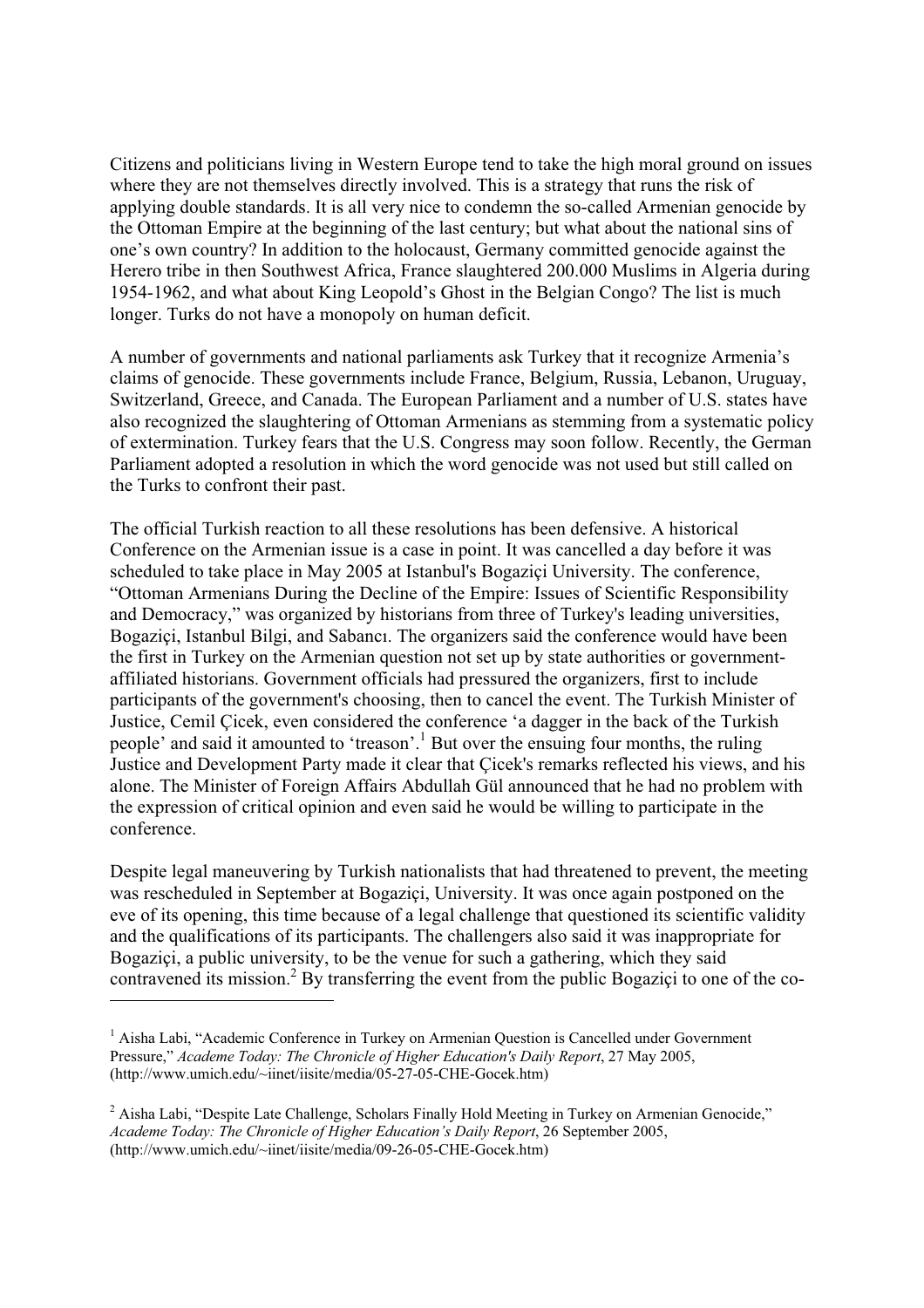sponsoring private universities, the legal obstacles were overcome and the conference was held. Many nationalists in the street, however, expressed their feelings of resentment.

The upcoming trial of acclaimed author Orhan Pamuk, charged with "denigrating" Turkish identity for talking about the killing of Kurds and Armenians, has demonstrated a severe split in the country, with liberals standing up for freedoms while nationalists are on the defensive.

Hence, Turkey finds itself in a difficult position. A growing number of national Parliaments around the world want Ankara to come to terms with the Armenian question but public opinion and politics in Turkey remains sharply divided on the issue. There seem to be at least three good reasons why Turkey should try to confront its own past. The question whether Turks really committed genocide in the past should not be seen as a sign of treason but as a chance to reflect on the national heritage. Secondly, if Turkish society and politics come to terms with the past it will only serve to increase Ankara's diplomatic leverage in the world since other governments may welcome this attitude. And finally, if the Turks objectively deal with their past, this will impress the world and make it more difficult for opponents of Turkish membership in the EU to derail ongoing negotiations. Seen from this perspective, Turks who take a defensive stance seem well advised to abandon it and ask some pertinent questions: Did the Ottoman Turks really commit genocide? And, is the Turkish government handling this sensitive issue well?

# *Did the Turks Commit Genocide?*

In article 2 of the present United Nations Convention on the Prevention and Punishment of the Crime of Genocide (adopted 9 December 1948), genocide means any of the following acts committed with intent to destroy, *in whole or in part*, a national, ethnic, racial or religious group:

(a) Killing members of the group;

-

(b) Causing serious bodily or mental harm to members of the group;

(c) Deliberately inflicting on the group conditions of life calculated to bring about its physical destruction in whole or in part;

- (d) Imposing measures intended to prevent births within the group;
- (e) Forcibly transferring children of the group to another group.

The problem in identifying whether genocide was committed is the clause: *in whole or in part*. In part, implies that most wars involve an element of genocide. Genocide only has real meaning if a government intends to destroy an entire group of human beings. The Armenian side claims that the Ottoman government at the highest level had the intention to kill Armenians.<sup>3</sup> So far, there is no such proof in the Ottoman Archives. There is however, some proof that high level Turkish administrators indeed seem to have had this intention. Eyewitness reports of German, American, Austrian, and Swiss missionaries, as well as German and Austrian officers and diplomats who were in constant contact with Ottoman authorities seem to imply such an intention. Moreover, evidence given to the post-war

<sup>3</sup> Vahakn N. Dadrian, *The History of the Armenian Genocide: Ethnic Conflict from the Balkans to Anatolia*, (Providence/Oxford: Berghahn, 1997).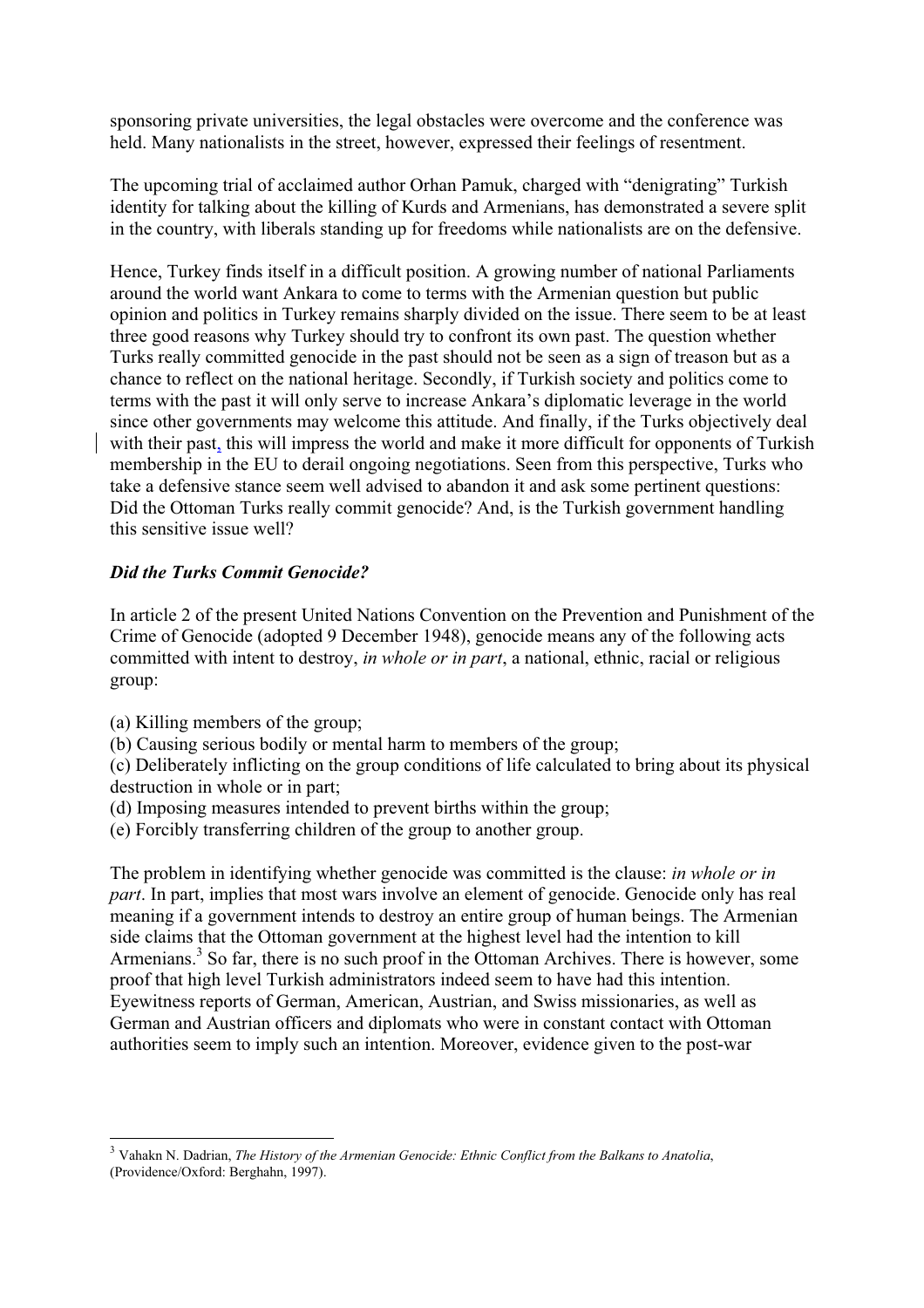Ottoman tribunal investigating the Armenian massacres supports this claim. Lastly, to a certain extent, memoirs of Unionist officers and administrators indicate intentional acts.4

All of this indicates that even if the Ottoman government was not involved in genocide, an inner circle within the Committee of Union and Progress under the direction of Mehmet Talât Pasha wanted to solve the Eastern Question<sup>5</sup> by the extermination of the Armenians and that it used "relocation" as a cloak for this policy. Some of the provincial governors and party chiefs assisted in this extermination, others did not. The fact remains, however, that some high level Turks used the deportations as a smoke screen to solve the Armenian question once and for all. For them the genocide claim seems appropriate. $6$ 

There are, however, important mitigating circumstances. First, Russian expansion and the Young Turks intellectual fascination with the concept of the nation state put the Armenians in a very difficult position. One might not expect the Young Turks to give Armenians a free ride in their new country, when their empire is close to collapse. The Young Turks might have panicked and overreacted but the Armenian challenge was a formidable one and came at a very dangerous time. Second, Muslims that behaved badly were to some extent the same Muslims, or relatives, of those that had escaped from the Balkans during the preceding successive Balkan Wars and were determined never to be forced to leave their ancestral homes again. Third, Armenians collaborated with Russians to kill many Muslims themselves. Fourth, not all Armenians were deported. Those living in Istanbul and Izmir were unaffected.<sup>7</sup> At the end of the day, however, it boils down to a brutal act of ethnic cleansing that also involved the other parts of Anatolia and even Thrace and that was to some extent planned by Talât Pasha. Henry Morgenthau, the American Ambassador to Turkey, when protesting the killings of the Armenians reported Talât Pasha as having said, "*it is no use for you to argue, we have already disposed of three-quarters of the Armenians; there are non left in Bitlis, Van and Erzerum. The hatred between the Turks and the Armenians is now so intense that we have to finish them. If we do not they will plan their revenge."8* This is not to say, however, that one could consider the Armenian massacre and the German holocaust to belong in the same category.

#### *Differences between the Armenian Massacre and the German Holocaust*

Today, the German Holocaust of the Jewish population is widely compared to that of the Armenian massacre. However there are important differences between the two.<sup>9</sup>

<sup>4</sup> I follow here the verdict of the Dutch Professor Erik-Jan Zürcher, *Turkey: A Modern History* (London/New York: Tauris, 2004), pp. 114-117. A number of provincial party chiefs assisted in this extermination, which was organized primarily through the Teskilat-i Mahsusa under the direction of its political director (and CUP central committee member) Bahaettin ùakir. Some provincial governors like Dr. Mehmet Reúit in Diyarbakır, were themselves instigators of large-scale persecutions, but there were also governors and army officers who refused to cooperate. These were overruled or replaced. The party bosses took the real decisions on the ground in this matter. Unfortunately the records of the Teskilat-i Mahsusa have been destroyed and those of the CUP lost, which makes it hard, if not impossible, to prove the exact extent of the involvement of the different persons and institutions, but it can no longer be denied that the CUP instigated a centrally controlled policy of extermination.

<sup>&</sup>lt;sup>5</sup> Russia and Austria-Hungary had been involved in intensive discussions on the 'Eastern Question' since late 1875. Austria considered the survival of the Ottoman Empire as a vital interest. If Ottoman control faltered Austria had to take over control of these areas. In Russia, however, Ottoman decline was seen as a chance to express Pan-Slav solidarity with the southern

Slavs.<br><sup>6</sup> Erik-Jan Zürcher, *Turkey: A Modern History* (London/New York: Tauris, 2004), pp. 116-117.

<sup>&</sup>lt;sup>7</sup> Andrew Mango, *Atatürk* (London: John Murray, 1999), p. 161.<br><sup>8</sup> Henry Morgenthau, *Ambassador Morgenthau's Story*, (New York: Doubleday, Page & Co, 1918), p. 307-309, 321-323.

This section is based on: William D. Rubinstein, *Genocide*, (London: Longman, 2004), pp. 127-146.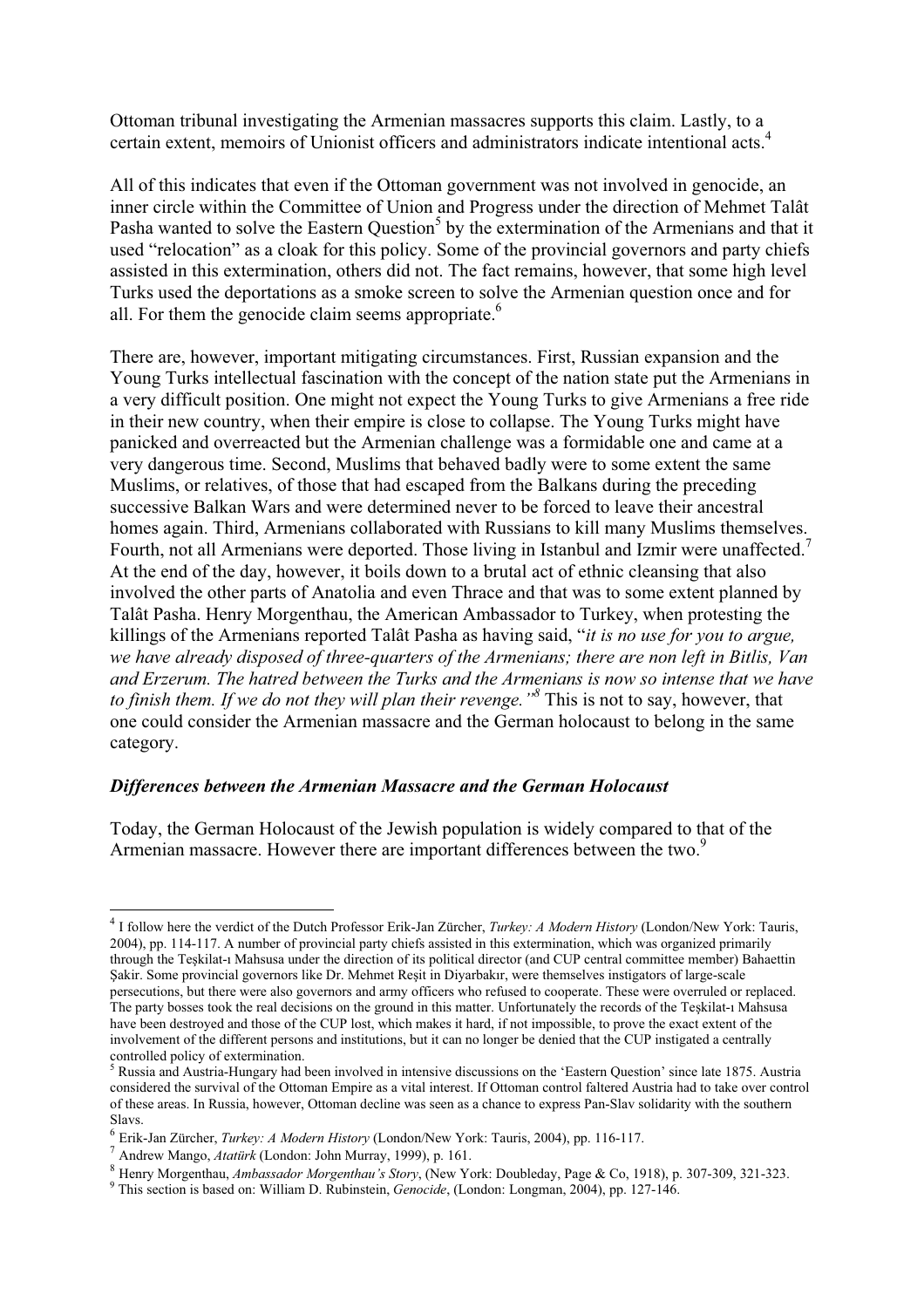First, Jews had done nothing wrong. They were just there and formed the basis of Hitler's blatant racism. There is little doubt that the Turks overreacted to the Armenian challenge, but some Armenians did collaborate with the Russian enemy and some of them were involved in guerrilla like activities behind Ottoman defensive lines. This does not justify the Turkish position, but it is wrong to portray the Armenians as completely innocent.

Second, in Hitler's Germany, those in power knew what the Nazi's were doing with the Jews. Most of them chose to support his policies. In Turkey, not all the members of the Turkish government were aware that some of them were using the deportations as an instrument of ethnic cleansing. When they discovered this, they tried to punish the perpetrators. Unfortunately, some of the perpetrators remained in power or acquired even higher positions.

Third, there was no pre-planned genocide in Turkey, as in the case with the holocaust. No pre-1914 Ottoman government could have had foreknowledge of the outbreak of the First World War or the circumstances under which the deportations would be accomplished. Mainstream Ottoman politics included normal Armenian participation until war began. There is not only no evidence that the CUP government deliberately planned for genocide before 1914, it is also highly unlikely. It would suggest that it intended to carry out the mass murder of an ethnic group something for which there was no precedent in modern history. Moreover, if there had been plans and these were leaked out, intense international opposition possibly leading to an invasion of the Ottoman Empire by other European Powers would have been the result. Viewed in this light, it seems most implausible that the genocide of the Armenians was preplanned.

Fourth, the historians who question the intention of the Turks to commit genocide are often excellent historians like Bernard Lewis and Gilles Veinstein with some documentary evidence on their side. They are not mendacious anti-Semitic crackpots who enunciate Holocaust denial. And lastly, the CUP never adopted an all-embracing secular, universalistic, quasimessianic ideology in the style of Nazism and Communism. It remained rooted in traditional (although modernizing) nationalism and a vision of an Islamified Turkey. The events can be read as a botched, wartime panic, overreaction, with premeditation most unlikely and the scale of killings arguably exaggerated.

Let us try to put these qualifications into perspective. Even if the Armenian massacre cannot be compared to the German Holocaust, even if not all members of the CUP government knew that some of their colleagues were bent on solving the Eastern question once and for all, the fact remains that between 600.000 and 900.000 Armenians died of murder, starvation, and exhaustion. Have the Turks really confronted themselves with these dark pages of their past?

# *Are the Turks Handling this Issue Well?*

More and more Parliaments are adopting resolutions that state Turkey should accept the genocide claim if it wants to become a member of the EU. Turkey is unable to present its side of the story. The reasons are simple: even if the Turks did not commit genocide, they still behaved rather badly. Killing between 600.000 and 900.000 Armenians remains a horrible thing.<sup>10</sup> The rich Armenian American lobby will not find it very difficult to shed light on these

<sup>-</sup><sup>10</sup> These figures are calculated by Justin McCarthy, *Death and Exile; the Ethnic Cleansing of Ottoman Muslims, 1821-1922*, (Princeton: Darwin Press, 1995). Zürcher seems to accept his calculations: *Turkey a Modern History*, (London: Tauris, 2004) p. 115.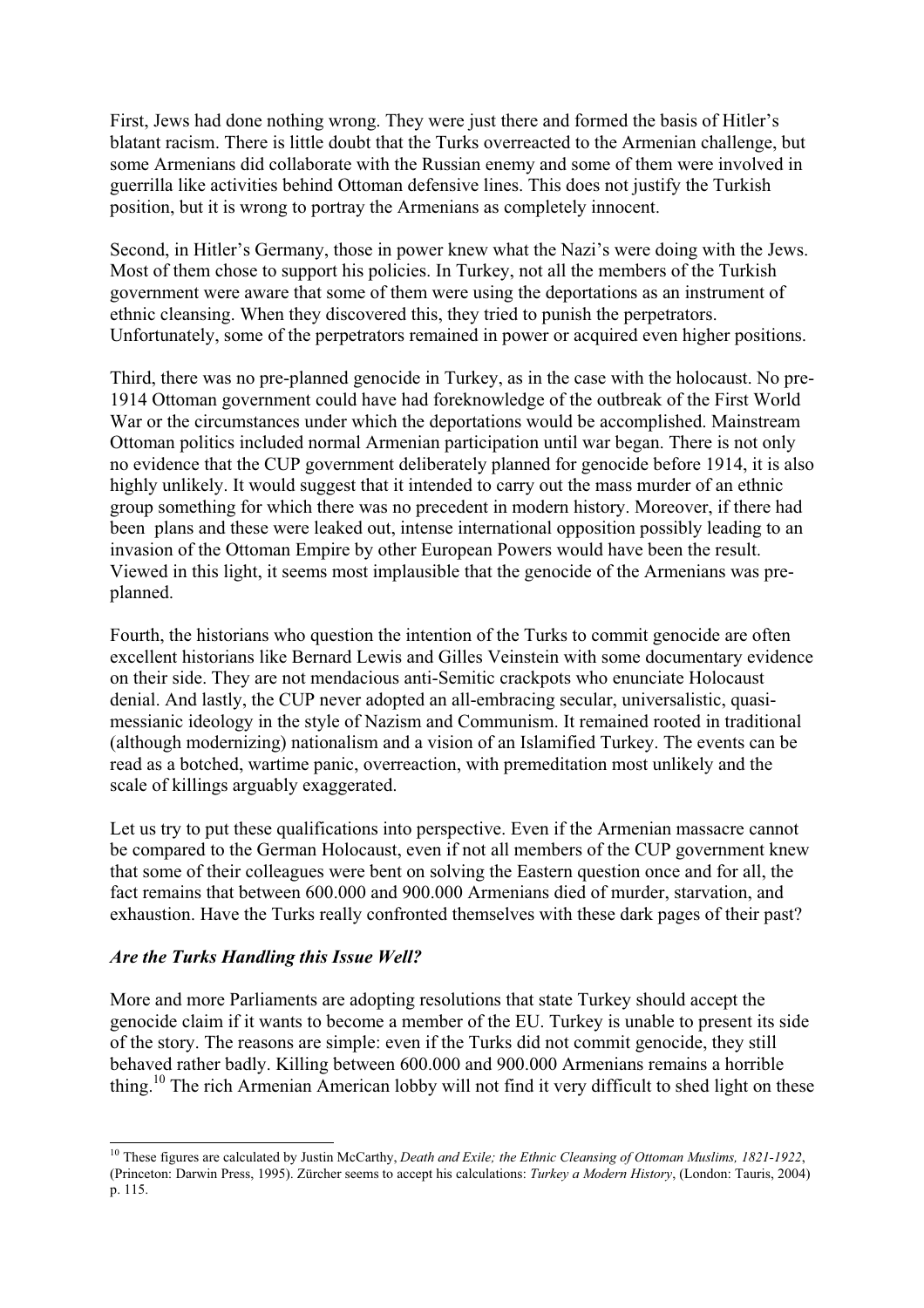black pages of Ottoman history even if the Armenians themselves were not exactly innocent either.

From a political and psychological perspective, the Turks are simply on the receiving end. We also have to stress the asymmetrical power relations between Turkey and the EU. It is clear that Turkey gains economically and politically more from the EU than vice versa, at least this is how the EU perceives it. This implies that everything that enhances Turkish position in the world is more than welcome for Ankara. And Turkey's position would undoubtedly become much better if the Armenian Question could somehow be removed from the international agenda.

# *What could be done?*

The Turkish proposal that both countries set up a joint commission of historians to determine whether the massacres carried out between 1915 and 1917 constituted genocide did not trigger a parallel Armenian reaction. Turkey had proposed this idea earlier and also than it did not strike a chord in the Armenian camp.

It is difficult to see whether this proposal in itself could really settle the issue. The nature of historical debate is incompatible with the idea of international dispute settlement. Historians will always disagree on controversial issues like this. Moreover, many relevant archives are destroyed or lost. Hence, historical truth is almost always incomplete and unsatisfactory from a legal point of view. Every historian who wants to rescue Talât Pasha's tarnished image with new sources will always have to take the existing sources into account. The result will be trench warfare between historians that could easily last for decades.

The solution has to come from pragmatic and flexible diplomacy. Unfortunately, the existing domestic political consensus that Turkey did not commit genocide does not give much room for maneuvering. The only way to break out of this mould is to have charismatic political leaders try to convince Turks on the street that only a flexible approach will serve their interests. It will become more difficult for Turkey to become part of the EU if the Armenian shadow continues to haunt world opinion. The electorate has to be informed about this unpleasant fact.

It is clear what the Armenians want: reparations, border revisions and recognition of the genocide claim. What can Turks do? It will not be easy to open up the border since it is also linked to the highly explosive Nagorno-Karabakh conflict. As a result of the war against Nagorno-Karabakh independence, Azerbaijanis were driven out of Nagorno-Karabakh, as well as territories adjacent to Nagorno-Karabakh; and these are still under control of the Nagorno-Karabakh Armenian military.<sup>11</sup> This conflict as well as the Armenian constitution 's non-recognition of Turkey's eastern borders and territorial integrity and the attempt to seek international recognition of the 1915 genocide, led Turkey to close its frontiers with Armenia in 1992.

Since the closed border has hurt the interests of both Turkey and Armenia it seems to offer a starting point for negotiations. Both trade from Georgia to Turkey and from Armenia to Moscow via Georgia is highly inefficient because of taxes, bribery and corruption. Consequently, this suboptimal trade route has impeded economic growth in the north-eastern

<sup>-</sup><sup>11</sup> With the alleged support of Soviet/Russian military forces, Azeris forced out tens of thousand Armenians from Shahumyan region (a region adjacent to Soviet era Nagorno-Karabakh that joined self-proclaimed Nagorno-Karabakh Republic in 1991)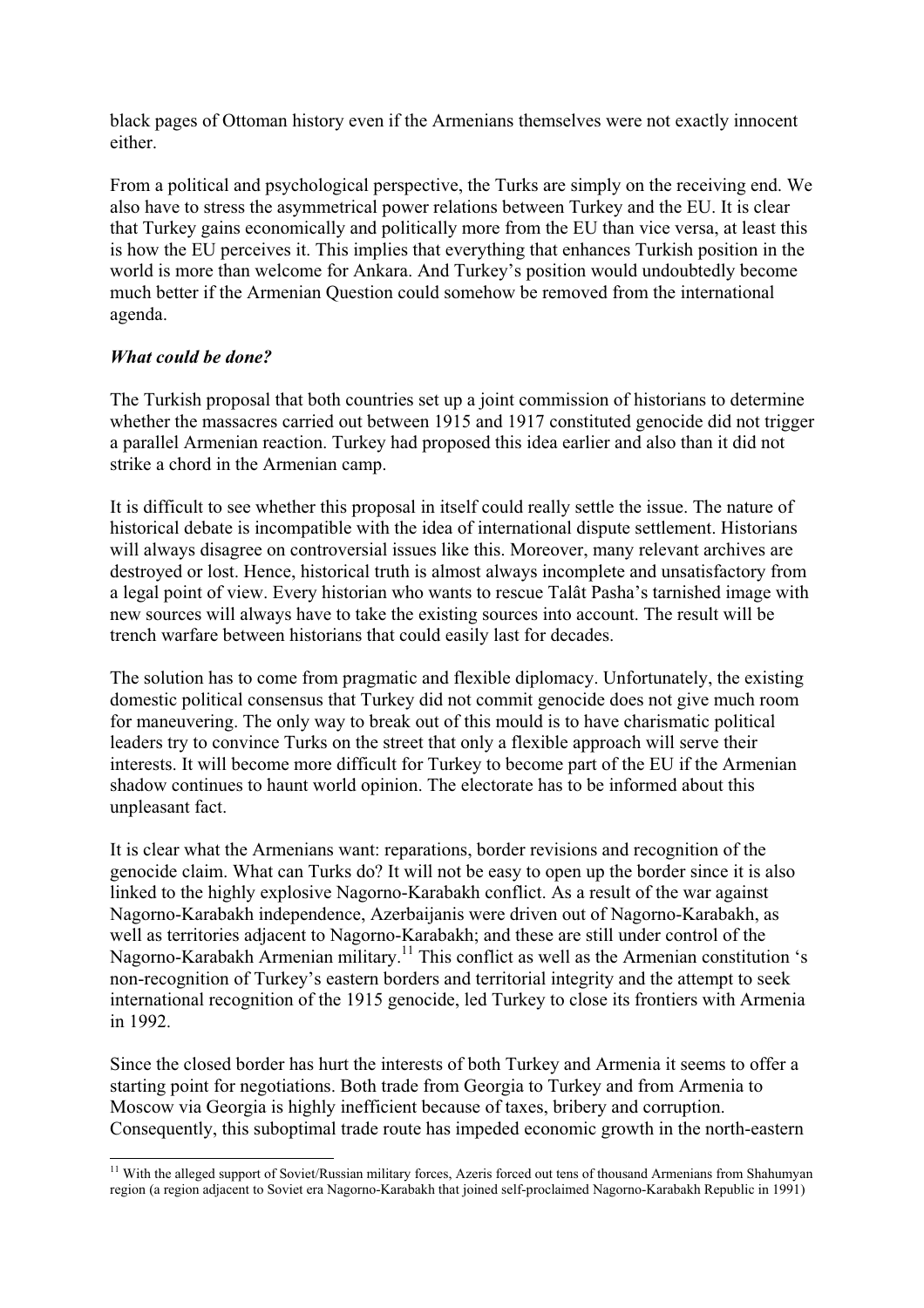Turkish border region. And the closure has also failed to arrest Armenian trade through Georgia and Iran. In this context a bargain, at least on paper, may be possible. If Armenia would be prepared to recognize Turkey's borders and territorial integrity, Turkey should respond by normalizing economic and diplomatic relations with Armenia - which would boil down to the opening of its eastern border for trade with Armenia and the opening of its airspace for the transit of goods, including aid, to Armenia.<sup>12</sup>

It seems wise not to make progress in the negotiations dependent on the issue of the so-called Armenian genocide simply because here the positions are almost impossible to reconcile. A reconciliation committee of historians will undoubtedly talk for years. The Turks will presumably try to find a formula in which the word genocide is substituted by tragedy and offer to honor every year the victims on both sides. Perhaps the Turkish government can intensify their efforts to restore Armenian historical artifacts. It is, however, unlikely that these concessions will satisfy the Armenians. Perhaps EU pressure on Ankara to establish cordial relations with all its neighbors including Armenia will be helpful at the end of the day. If the EU would be willing to negotiate a Neighborhood Agreement with Armenia with substantial benefits for Armenia conditioned upon progress in relations with Turkey, this would help too.<sup>13</sup> Again, however, it seems wise to limit the negotiations initially to a deal on opening the border in exchange for acceptance of Turkey's existing borders.

If, however, at the end of the day some deal could be arranged on the so-called Armenian genocide this would surely increase Turkish diplomatic leverage inside the EU. After all, Turkish EU membership has not become easier after the referenda in France and the Netherlands. Turkey's membership will also be the subject of referendum in numerous countries. A majority of the Western European population is known to reject the idea of Turkey joining the EU. However opposition diminishes when the question is posed taking into account that Ankara would meet all the criteria after lengthy negotiations amounting to 10 years or more. The Turkish government has taken some courageous steps concerning Cyprus. If it can also maintain the momentum for political and economic reform, as well as improving Turkey's relations with Armenia and the Kurds, these will have a positive impact on public opinion in Europe.

It is often claimed that Turkey needs accession negotiations to keep the pressure on domestic reforms. Angela Merkel, Nicolas Sarkozy and some Austrian politicians, however, still favor a special arrangement. Perhaps the geopolitical argument that Europe would actually benefit from including Turkey in the Union will, in the end, prevail, but that is far from certain. If this analysis is correct, Turkish politicians have to be up to the challenge of keeping momentum for reform even without the prospect of full EU membership. That challenge requires a fundamental shift in domestic Turkish politics and discourse. Fortunately, Turkish politicians do realize that reform is not only needed for EU accession but also for the sake of Turkey itself. In fact they recoined the Copenhagen criteria as the Ankara criteria. Unfortunately, other Turkish politicians have a habit of accusing the Turkish government of a sell out whenever Ankara makes a concession. This political culture makes it harder to adopt flexible diplomacy.

<sup>-</sup><sup>12</sup> See: Michael Emerson and Nathalie Tocci, "Turkey as Bridgehead and Spearhead: Integrating EU and Turkish Foreign Policy," *Turkish Political Quarterly (Fall 2004)*, pp. 153-197. See especially pp. 168-171.<br><sup>13</sup> Emerson (2004), p. 170.